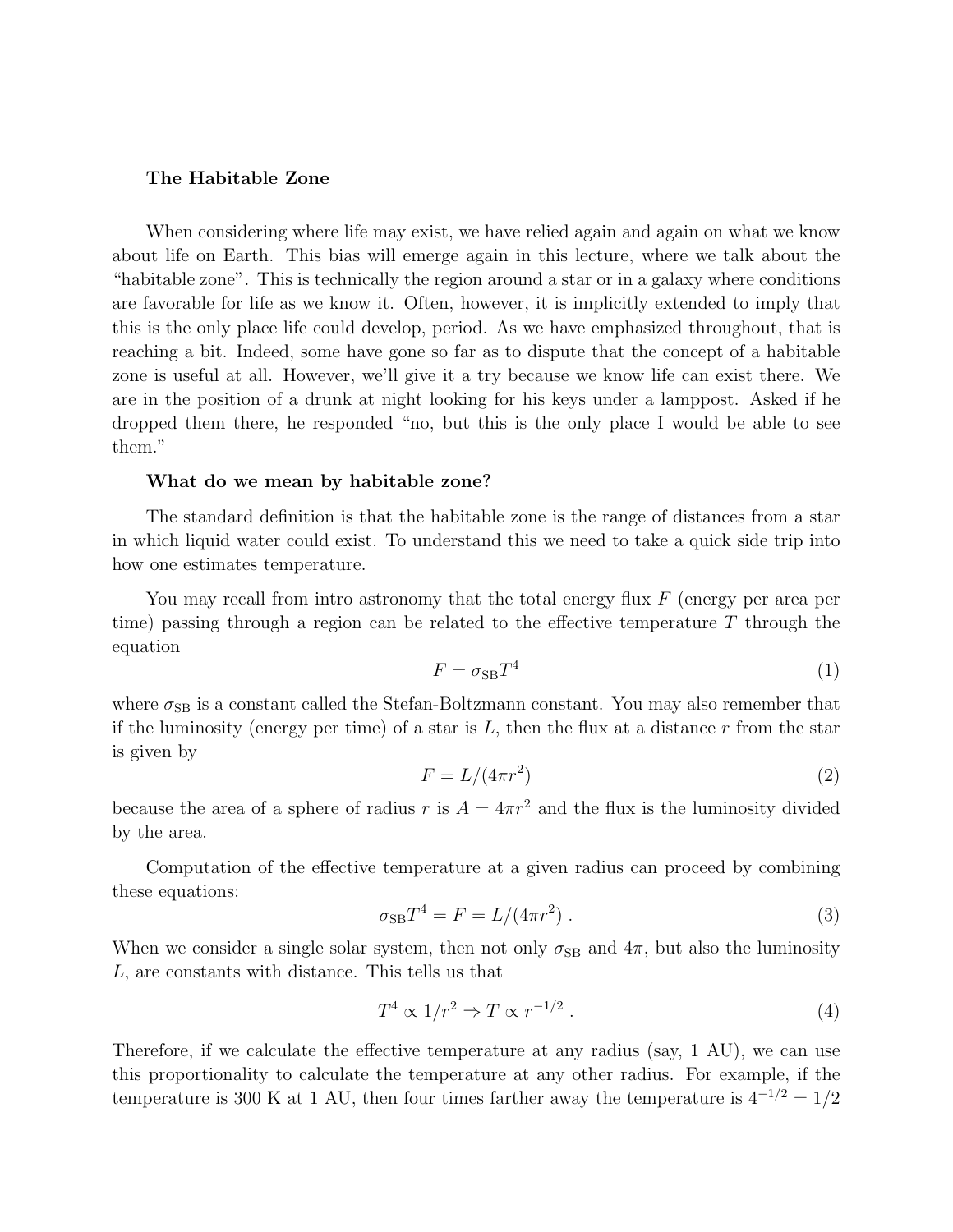times as great, or 150 K. Similarly, the radius where the temperature is 600 K would be given by  $(600/300)^{-2} \times 1$  AU= 0.25 AU.

The calculation of the expected temperature of a planet involves a couple of subtleties. One is "albedo", which is the degree to which a planet or moon reflects light without absorbing it. Earth reflects about 37% of light, whereas the Moon reflects only 12%. More reflection leads to a colder planet. Another issue is the greenhouse effect. If radiation is trapped then the planet heats up beyond the temperature it would normally acquire. An obvious example is that of Venus. Finally, the temperature can vary substantially over the surface of a planet, as is obvious from a comparison between Death Valley and Antarctica. Atmospheres smooth out the difference (compare the Earth with the airless Moon, where the mean daytime temperature is 107◦C and the mean nighttime temperature is −153◦C). Therefore, a planet such as Earth can have both "habitable" and "uninhabitable" spots on it simultaneously.

With all these caveats, we can nonetheless ask where in the Solar System one would have average temperatures that could allow liquid water to exist. The average temperature of Earth is about 15 $\degree$ C. Note, however, that the temperature T in the equations above has to be measured in a scale that reaches 0 at absolute zero, and Celsius doesn't do that. Thus we represent this in Kelvin:  $15\degree$ C=288 K. Water freezes at  $0\degree$ C=273 K and boils at 100◦C=373 K, so our scaling indicates that the habitable zone could extend from  $(373/288)^{-2} \times 1$  AU= 0.6 AU to  $(273/288)^{-1} \times 1$  AU= 1.1 AU. In principle this would include Venus but not Mars. As an indication of how different assumptions can change the range, I have also seen ranges such as  $0.95 \text{ AU}$  to  $1.37 \text{ AU}$  for the habitable zone. It's not exact.

One reason is that there are many modifications to this value. For example, consider the greenhouse effect. If the Earth had significantly more carbon dioxide in its atmosphere, then even at the orbital distance of Mars the temperature would be fine for liquid water. Another is albedo: with a significantly larger or smaller albedo Earth could move, respectively, closer or farther from the Sun and still maintain a good temperature. One might argue that if such effects could be dialed up or down at will, then plausibly planets from 0.5 AU to maybe 1.5–2 AU from the Sun could be in about the right temperature range. That doesn't seem too restrictive.

There is, however, another effect to consider. The Sun's luminosity has not remained constant over the 4.6 billion years of its existence. Instead, the luminosity has grown slowly with time. Therefore, although a planet might be in the habitable zone for part of the star's evolution, it is a more restrictive constraint to require that it be in the habitable zone for the whole evolution or at least a large part of it. To understand this better let's discuss some aspects of stellar evolution.

### Stellar evolution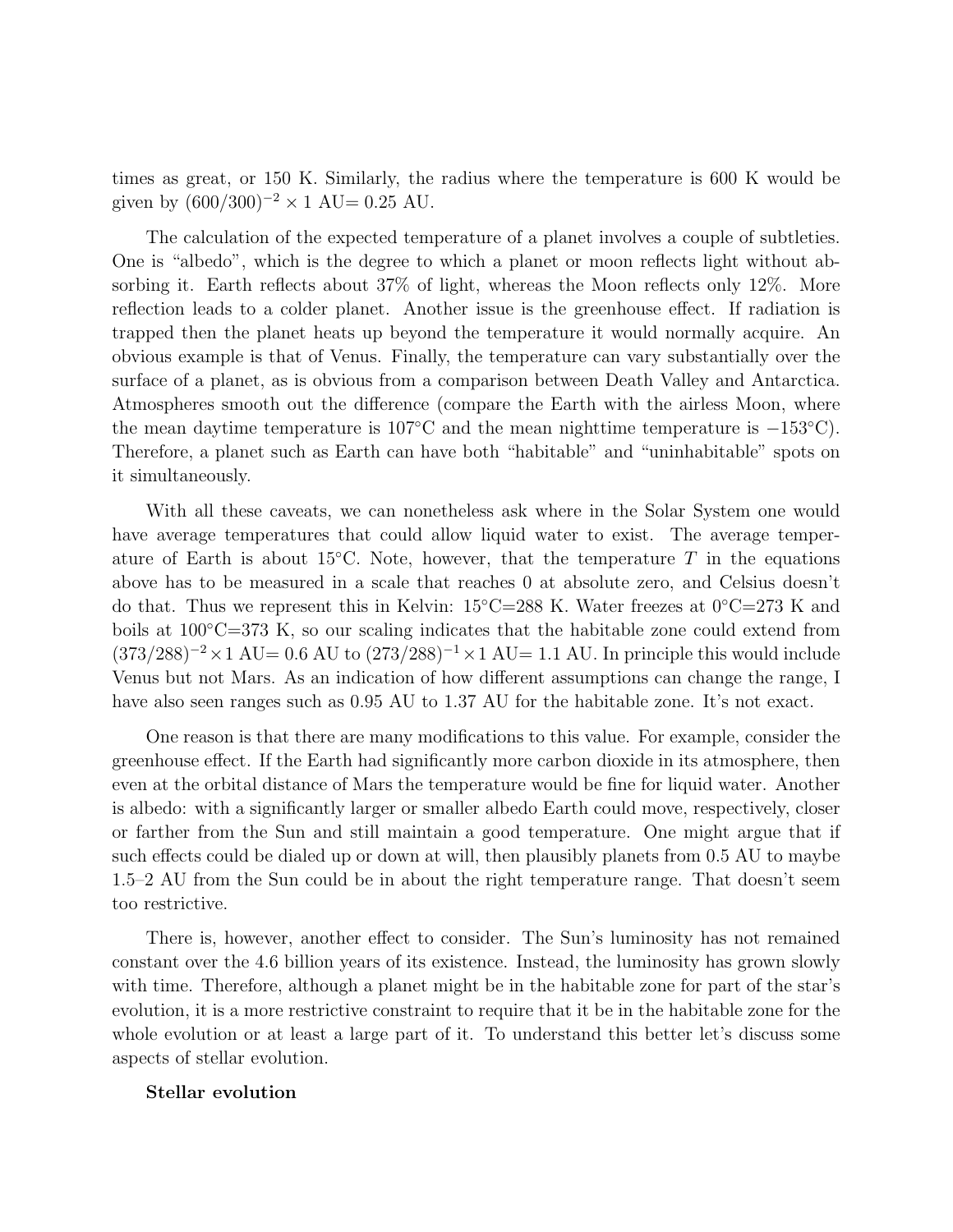For most of their lifetimes, on the so-called "main sequence", stars convert hydrogen into helium via nuclear fusion. This process takes many steps and a long time, which is good for life because it means that for a star such as the Sun there is a consistent source of energy for billions of years. Note, though, that since the temperature and density at the core of a star adjusts itself for hydrogen fusion, the helium that is produced cannot itself fuse. The reason is that fusion is a reaction between nuclei, which are positively charged (protons have positive charge, neutrons are electrically neutral). They therefore repel each other, and hence require the high speeds provided by high temperatures to get close enough that the strong nuclear force can bind them together. However, a helium nucleus has two protons and thus bringing helium nuclei together (and you actually need three of them!) takes greater temperature and density than bringing together protons. Therefore, as hydrogen fusion proceeds, the helium nuclei act like dead lumps.

The result of all of this is that as the hydrogen supply in the core is gradually converted into helium, the helium sinks to the center where it does not generate energy. The nonparticipation of the helium means that less hydrogen than before has to battle against gravity, implying that the density and temperature in the core has to go up to compensate. Therefore, the luminosity (energy per time) of a star increases gradually as it ages along the main sequence.

This has been important for life on Earth and will be important elsewhere because this change is substantial over time. It is thought that when the Sun started on the main sequence 4.6 billion years ago it had only about 70% of the luminosity it has today. Within a billion years it will become about 10% brighter. This tells us that the very early Earth received much less illumination than it does today. In fact, our simple calculation would suggest that we would have been in danger of freezing. However, the early Earth still had a lot of heat from its formation, and probably a lot more carbon dioxide that could produce a greenhouse effect, so there were compensatory factors.

This change in luminosity with time can lead us to a more restrictive requirement: that a planet with life must be in the continuously habitable zone. This is the zone that is favorable for liquid water for many billions of years of a star's existence. Early on the habitable zone is close to the star, but it moves outwards with time, so the overlap is small. For example, some calculations of the continuously habitable zone in the Solar System from birth to now indicate a range of just 0.95 AU to 1.15 AU. That's not much, and it has led some people to propose that we really are in an extremely special situation.

#### Criticisms of the habitable zone concept

Although the idea of a habitable zone is a staple of astrobiological discussions, it has received significant criticism. I think this is justified. The potential problems are: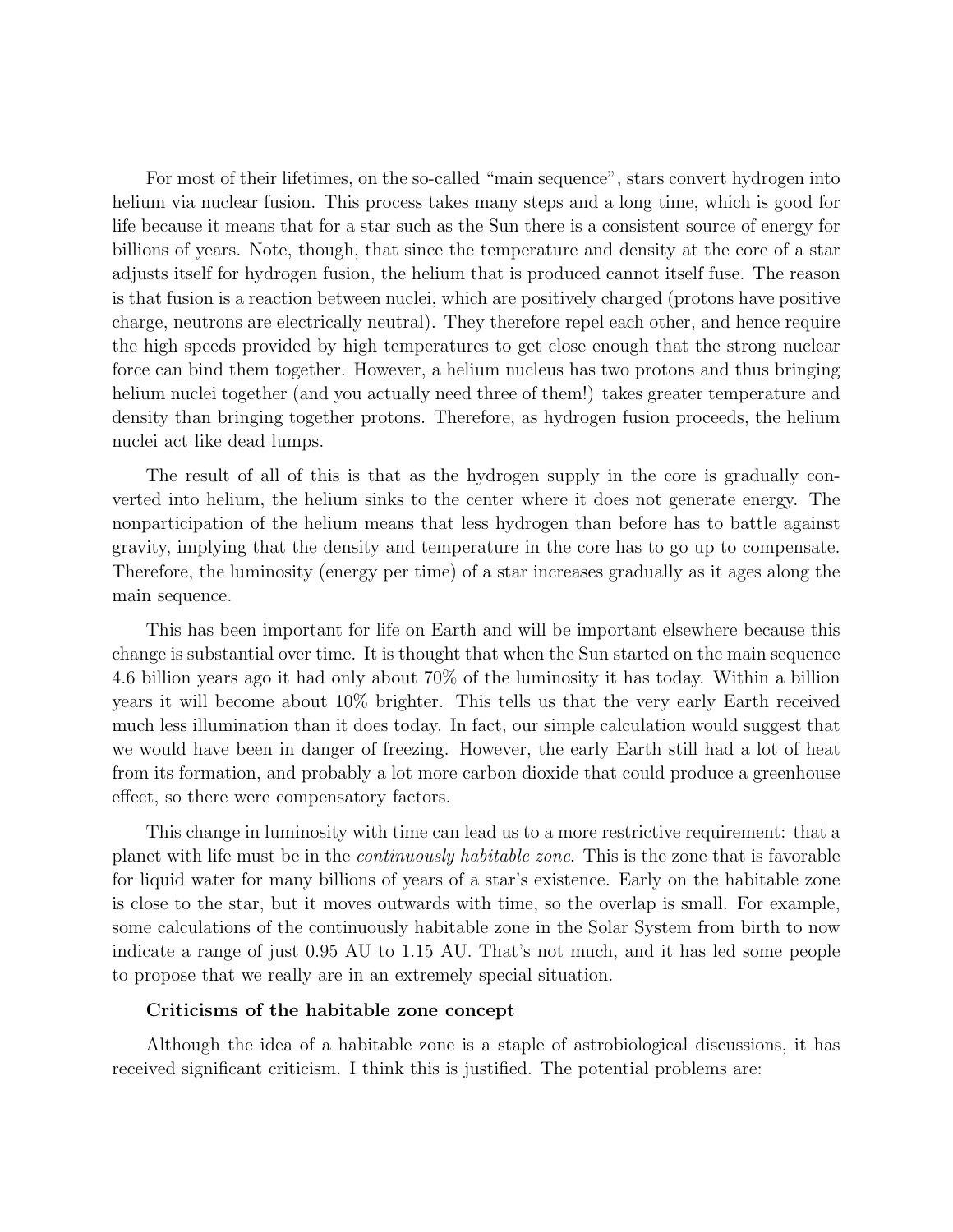- We are being very human-centered here. Our study of extremophiles indicates that many creatures could live in environments lethal to us. For example, if we moved the Earth out to 2 AU, I would expect the Earth's internal heat to produce a region favorable to liquid water a few miles down in the crust. Why couldn't life originate there?
- Even if oceans of liquid water are required for life, we have examples in our own Solar System of such oceans far from the "habitable zone". The prime example is Jupiter's moon Europa. We'll discuss this in far more detail in a later class, but Europa is kept hot by tidal squeezing from Jupiter. It is certainly not warmed to any significant extent by the Sun, because Jupiter and its moons are 5.2 AU away from the Sun! Therefore, this is an effect that could in principle happen much farther away as well.
- Variations in a planet's mass can make a big difference in at least a couple of ways. For one, higher mass means a longer time to cool down, leading to greater internal heating. For another, higher mass means a greater ability to hold on to an atmosphere and possibly greenhouse gases. We could also imagine that a stellar system formed later than the Sun might have larger amounts of carbon and oxygen (since there would have been more time for other stars to form them), so could it be that they would have a greater greenhouse effect?

Obviouly we don't know for sure what is required for life and how much stronger the requirements are for intelligent life. Nonetheless, I think that at least some treatments of the habitable zone are too dogmatic in what they consider essential.

## Mass of the host star

Let us thus proceed to a discussion of what we would like from the host star. Our Sun has a mass that is in roughly the top 5% of masses of all stars, but there are plenty that are a lot more massive. Overall, stars at their birth have a mass range between 0.08  $M_{\odot}$ (where  $M_{\odot}$  is the symbol for the Sun's mass) and about 150  $M_{\odot}$ . Less massive ones are more common, and the really high-mass ones are rare indeed. For example, only about one star in 1000 has a mass greater than 10  $M_{\odot}$ .

Of special importance to life is that high-mass stars live a short time compared to low-mass stars. Within a factor of a few of the Sun's mass we can estimate the lifetime as:

$$
T \approx T_{\odot} (M / M_{\odot})^{-3} \ . \tag{5}
$$

Here  $T_{\odot} \sim 10$  billion years is roughly the lifetime of the Sun. Therefore a star with double the Sun's mass lives a bit over a billion years, whereas a star with half the Sun's mass lives nearly a hundred billion years.

Clearly, this means that very high-mass stars live such a short time that even if you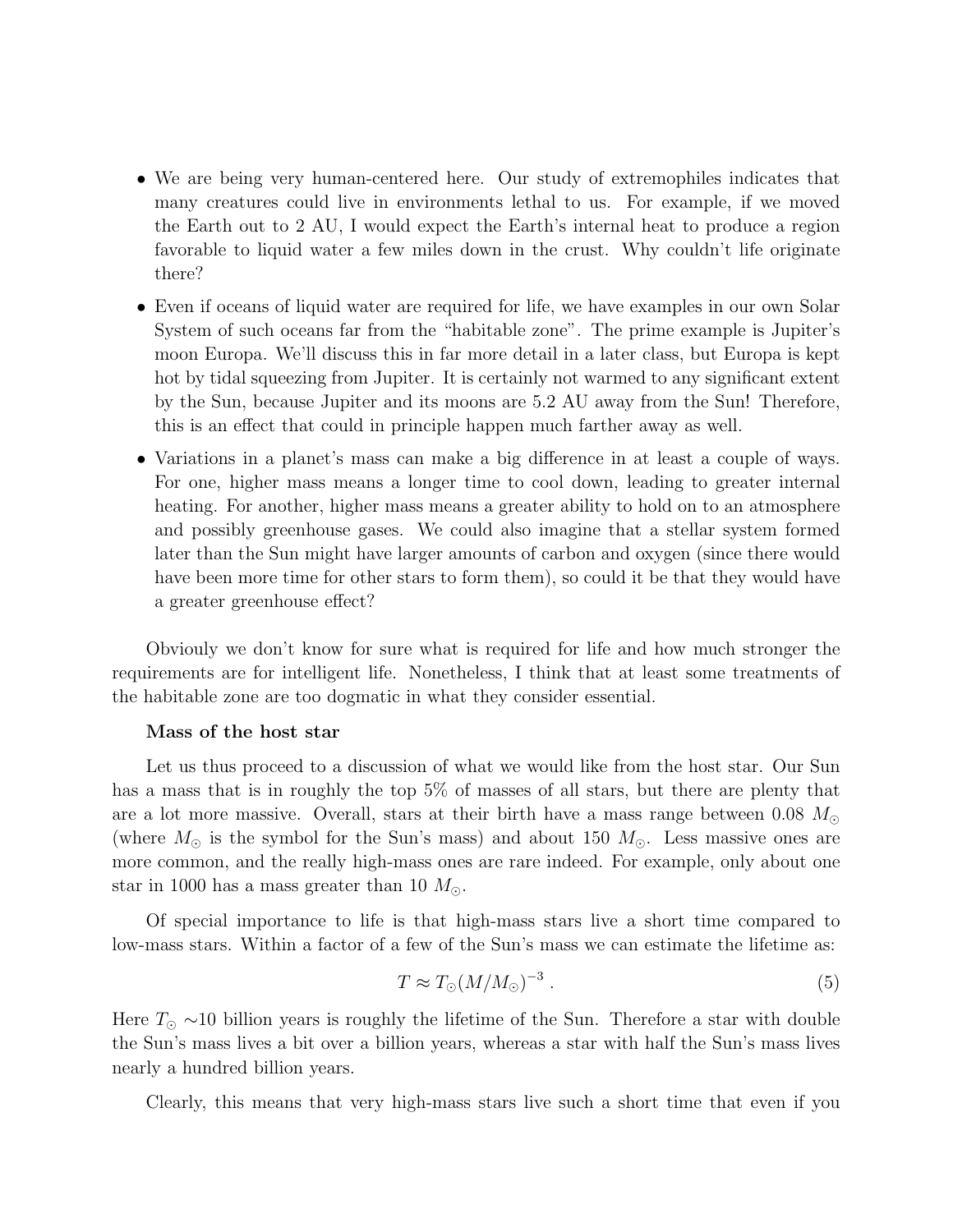put a planet in that star's habitable zone (which would be farther away because the star would be much more luminous than the Sun), life would be hard-pressed to evolve much even if it managed to originate. As a reminder, the earliest traces of life on Earth go back to something like 800 million years after the formation of the Solar System. Life might have originated before then, but the planets were getting whacked frequently by major collisions, so it wasn't a nice environment. We can probably discount high-mass stars for this reason.

Low-mass stars last plenty of time. However, some people think that a star with too low a mass is a bad candidate to host life. There are two basic reasons. First, low-mass stars have major flares and therefore the illumination from them is not as stable as it is from the Sun. This might still allow microbial life to form, but as complex organisms are less resistant to major environmental changes it could be tough.

Second, if we need to place our planet in the habitable zone then another challenge emerges. Lower-mass stars are much less bright, so the planet would have to be much closer than Earth is to the Sun. When the planet is close enough, the gravity of the host star will force the planet to rotate with the same face always to the star (similarly to the way that the Moon basically always presents the same face to the Earth). The sun side would be very hot, and the night side would be extremely cold. If the temperature isn't distributed well by the atmosphere, the atmosphere might condense out and prevent life from originating. The threshold is that this would likely occur for stars less than half the mass of the Sun.

Note, though, that again a situation like Europa around Jupiter would evade these problems. Therefore, once more, I think that this restriction is not necessarily as bad as some people have thought.

Our last restriction related to the host star is that it would be most stable for the star to be single rather than a binary. Roughly two-thirds of stars are in binaries (meaning that for every single star there is a binary; the two in the binary versus the one in the single mean two-thirds are in binaries). That's great, but many of the orbits in which you might place planets are therefore unstable. These are the orbits in which the planet is a distance from the binary center that is less than two to three times the binary orbital radius, and is a comparable distance from both stars. Basically, the varying gravitational field the planet would experience would be enough to kick it into empty space. A planet can be in a stable orbit around a binary if it is far enough away (several times the binary orbital radius), or if it is much closer to one star than to the other. Therefore, there are possibilities, but it is tougher than for a single star.

#### The galactic habitable zone

Our last restriction has to do with where we are in the galaxy. It has been argued that, once again, we are in an especially nice place. The argument relies on two requirements: